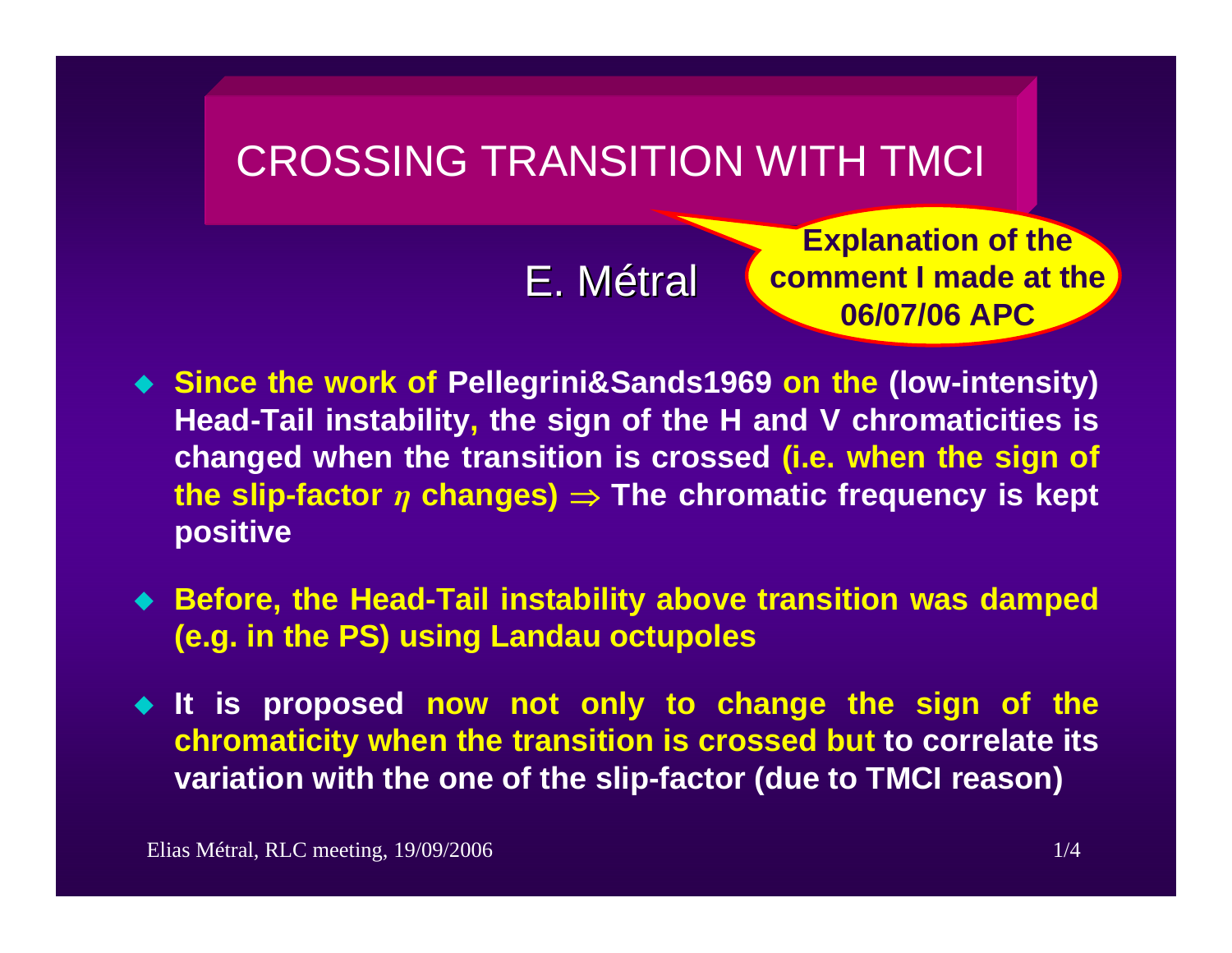★ TMCI intensity threshold

\n
$$
\frac{\eta = \gamma_{tr}^{-2} - \gamma^{-2}}{N_b^{th}, y} \propto |\eta| \left(1 + \frac{f_{\xi_y}}{f_r}\right) \left(1 + \frac{f_{\xi_y}}{f_r}\right) \left(1 + \frac{f_{\xi_y}}{f_r}\right)
$$
\n★ Consider the case below transition ( $\eta$  < 0 and  $\xi$  < 0) where a TMCI is stabilized by decreasing  $\xi$  and let's call

$$
\kappa = \left|\eta\right| \left(1 + \frac{f_{\xi_y}}{f_r}\right)
$$

 $k = k_0$  in the stable **situation below transition**

♦ **During transition crossing (and after), one wants to keep**  $k ≥ k<sub>0</sub>$ 

$$
\kappa = \kappa_0 \Rightarrow \quad \xi_y = \frac{\eta \, f_r}{Q_y \, f_{rev}} \left( \frac{\kappa_0}{|\eta|} - 1 \right)
$$

**Increasing the longitudinal emittance (e.g. in the PS) would not be required anymore**

 $\blacklozenge$ **This could (should) be checked with HEADTAIL first**

Elias Métral, RLC meeting, 19/09/2006 2/4

 $k = k_0$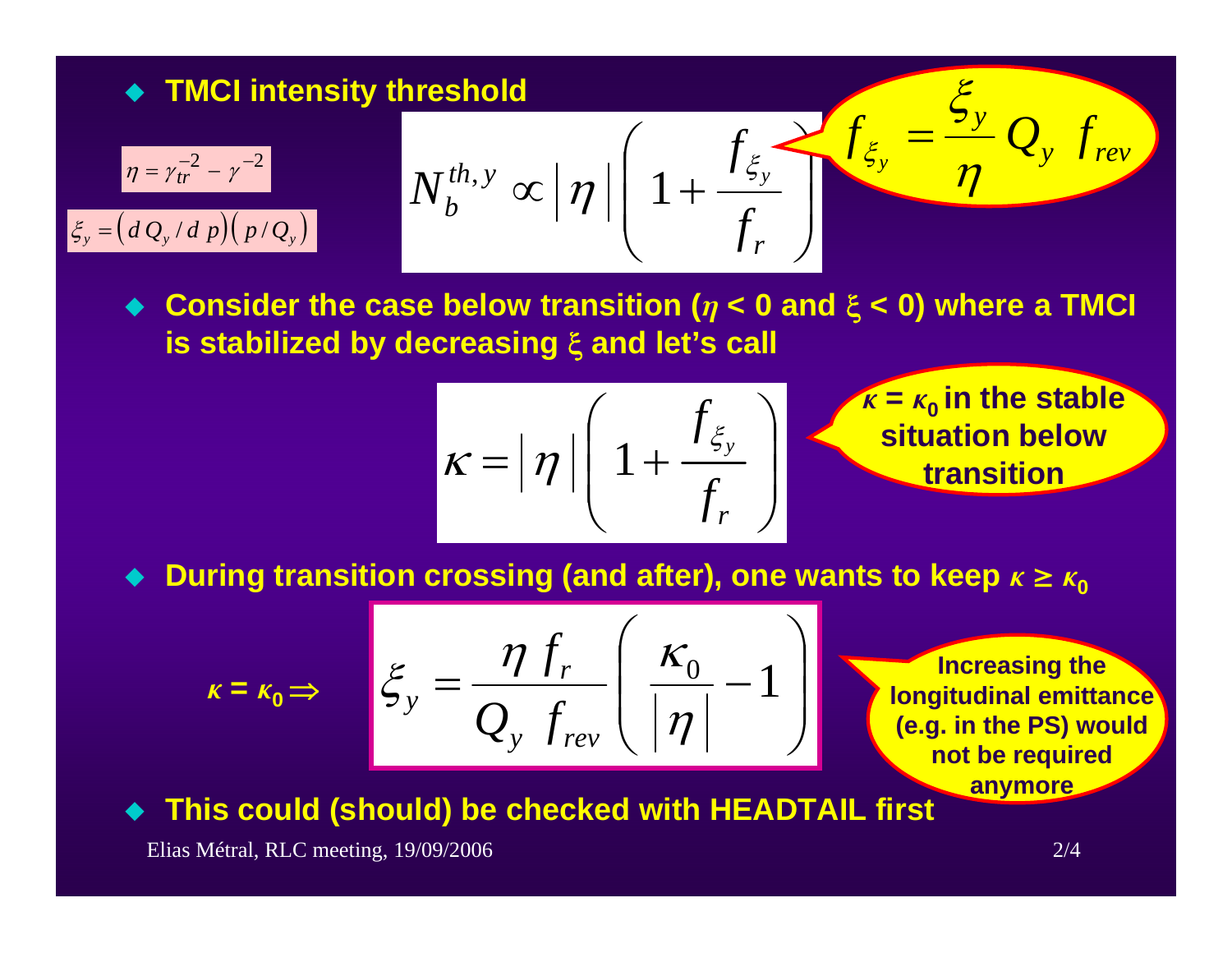## **IN THE SPS**

⇒ **The chromaticity has to follow the slip factor which is given below (thanks to Elena Shaposhnikova) for the CNGS or SFTPRO beam**